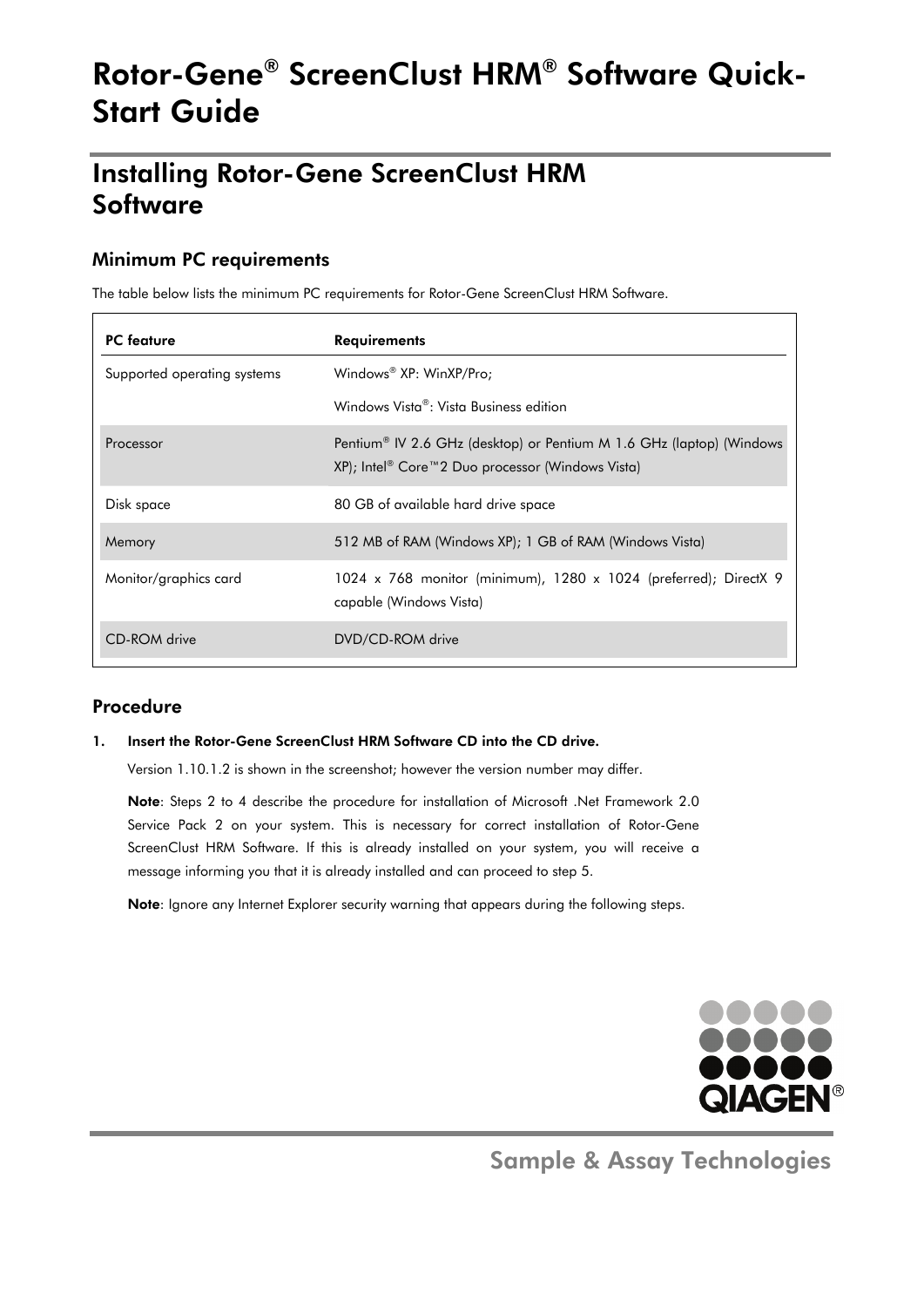| Name                             |                                             |
|----------------------------------|---------------------------------------------|
| GPL License                      |                                             |
|                                  |                                             |
| RDCOM                            |                                             |
| $E$ license.txt                  |                                             |
|                                  | NetFx20SP2_x86.exe                          |
| $\left[\equiv\right]$ readme.txt |                                             |
|                                  | T-ScreenClust Software User Guide 09-09.pdf |
|                                  | ScreenClust_1_10_1_2.exe                    |

2. Double-click on the installation package "NetFx20SP2\_x86.exe" to start the installation.

| Name.                   |                                            |
|-------------------------|--------------------------------------------|
| <b>GPL License</b>      |                                            |
|                         |                                            |
| <b>RDCOM</b>            |                                            |
| license.txt<br>$\equiv$ |                                            |
|                         | NetFx205P2_x86.exe                         |
| Ë<br>readme.txt         |                                            |
|                         | ©ScreenClust Software User Guide 09-09.pdf |
|                         | ScreenClust_1_10_1_2.exe                   |

| Setup |                                                                             |
|-------|-----------------------------------------------------------------------------|
|       | Setup is loading installation components.<br>This may take a minute or two. |
|       |                                                                             |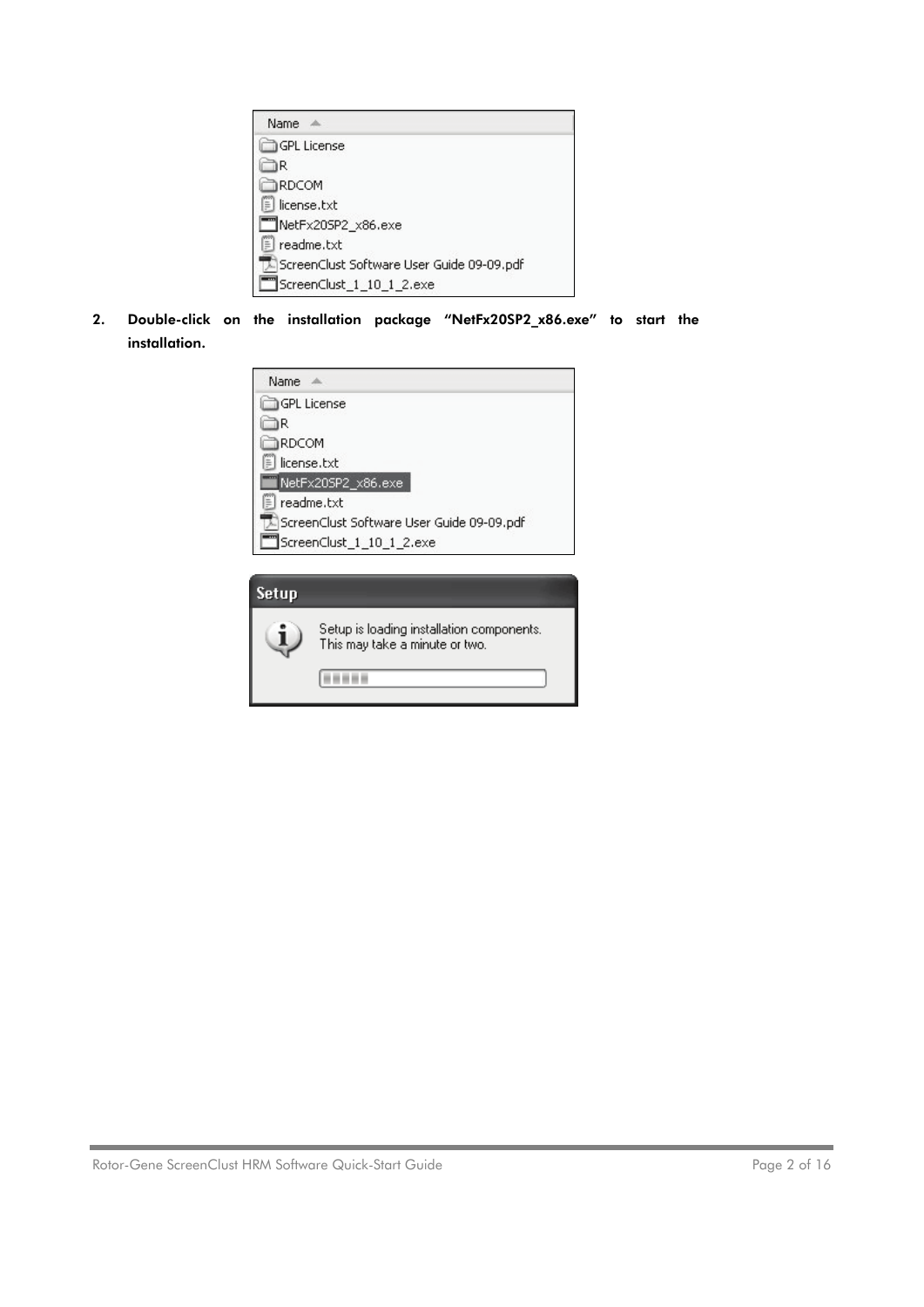3. Select the option to accept the license agreement and click "Install".



| Microsoft .NET Framework 2.0 SP2 Setup: ## |                |  |
|--------------------------------------------|----------------|--|
| <b>Installation Progress</b>               | .net Framework |  |
| Installing:                                |                |  |
| <b>TELES</b>                               |                |  |
|                                            |                |  |
|                                            |                |  |
|                                            |                |  |
|                                            |                |  |
|                                            |                |  |
|                                            |                |  |
|                                            |                |  |
|                                            |                |  |
|                                            |                |  |
|                                            | <br>Cancel     |  |
|                                            |                |  |
|                                            |                |  |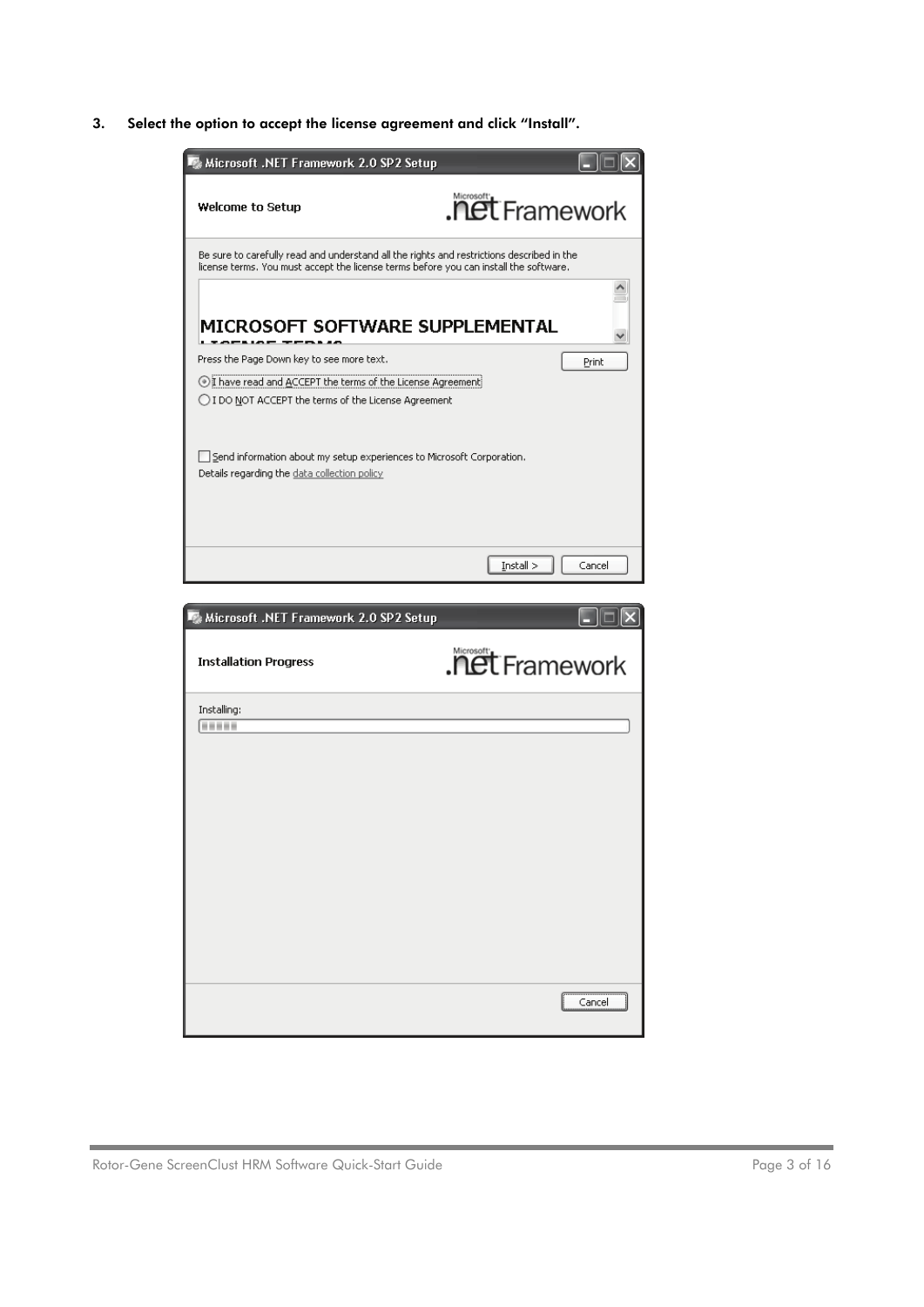4. Complete the installation by clicking "Exit".



5. Once the Microsoft .Net Framework has been installed, double-click on the Rotor-Gene ScreenClust HRM Software installation package to launch the installation process. The installation package is named "ScreenClust\_x\_x\_x\_x.exe" (the name depends upon the version, and is "ScreenClust\_1\_10\_1\_2.exe" in this example).

| Name                                      |
|-------------------------------------------|
| GPL License                               |
| R                                         |
| <b>IRDCOM</b>                             |
| n<br>license.txt                          |
| NetFx20SP2_x86.exe                        |
| readme.txt<br>$\equiv$                    |
| ScreenClust Software User Guide 09-09.pdf |
| ScreenClust_1_10_1_2.exe                  |

6. Select the desired language and click "OK".

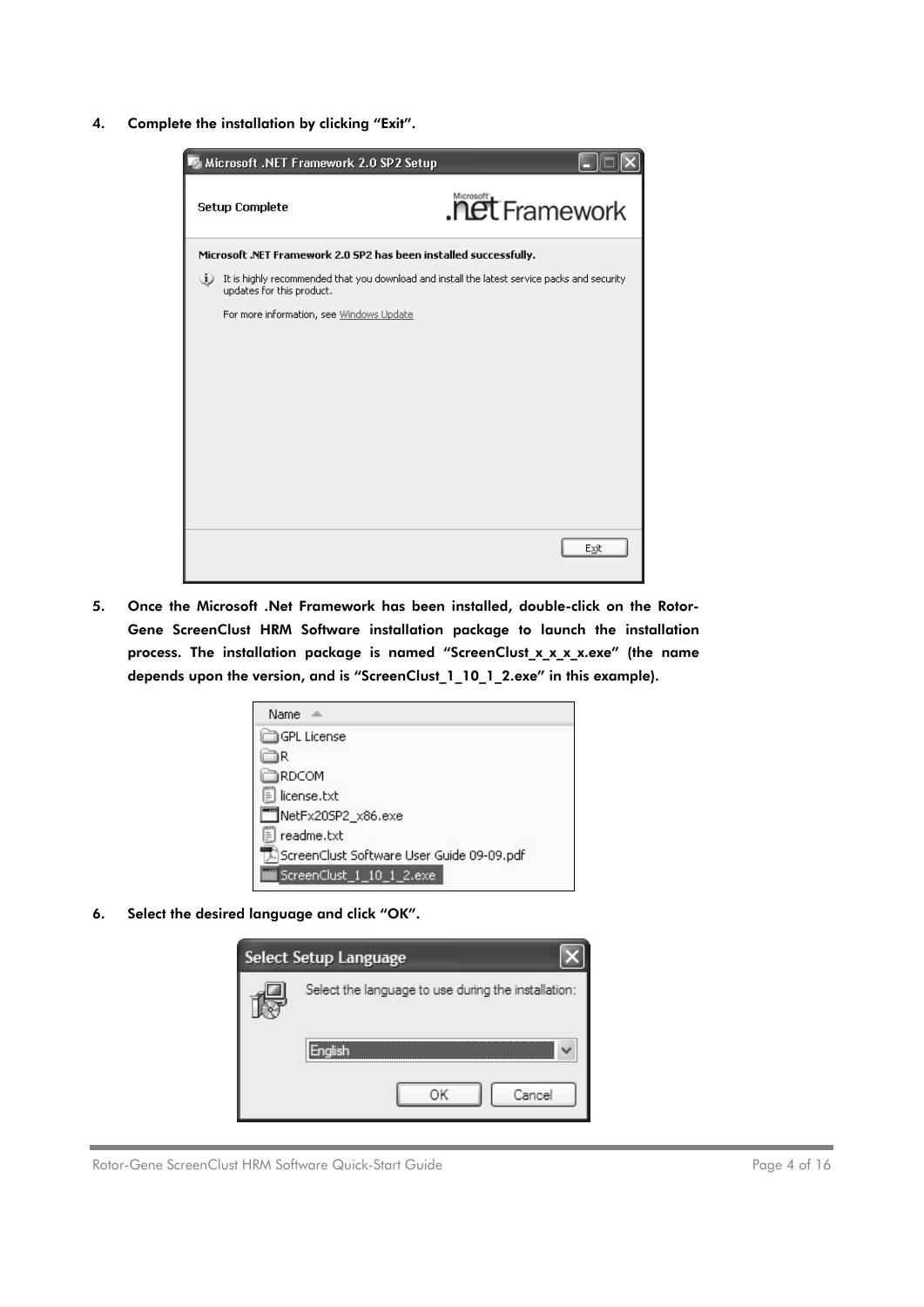#### 7. Click "Next".



8. Click "Next".

| Setup - Rotor-Gene ScreenClust HRM Software                                                                                                                                                                                                                                                                                                                                                                                                                                                                                              |
|------------------------------------------------------------------------------------------------------------------------------------------------------------------------------------------------------------------------------------------------------------------------------------------------------------------------------------------------------------------------------------------------------------------------------------------------------------------------------------------------------------------------------------------|
| <b>R</b> for Windows<br>Information on R Project and installation of R for Windows.                                                                                                                                                                                                                                                                                                                                                                                                                                                      |
| The ScreenClust HRM software makes use of R for Windows (Copyright ©<br>1998-2006 R Core Team) to perform underlying statistical computations. It requires<br>R for Windows version 2.7.1 or later to be installed on this computer as part of the<br>installation process.<br>You may wish to visit the R website, http://www.r-project.org (see link below) to<br>download and install the latest version before proceeding to the next step.<br>Alternatively, the installation process will attempt to install R for Windows version |
| http://www.r-project.org<br><b>GPL</b> License                                                                                                                                                                                                                                                                                                                                                                                                                                                                                           |
| http://www.giagen.com<br>Next<br>< Back<br>Cancel                                                                                                                                                                                                                                                                                                                                                                                                                                                                                        |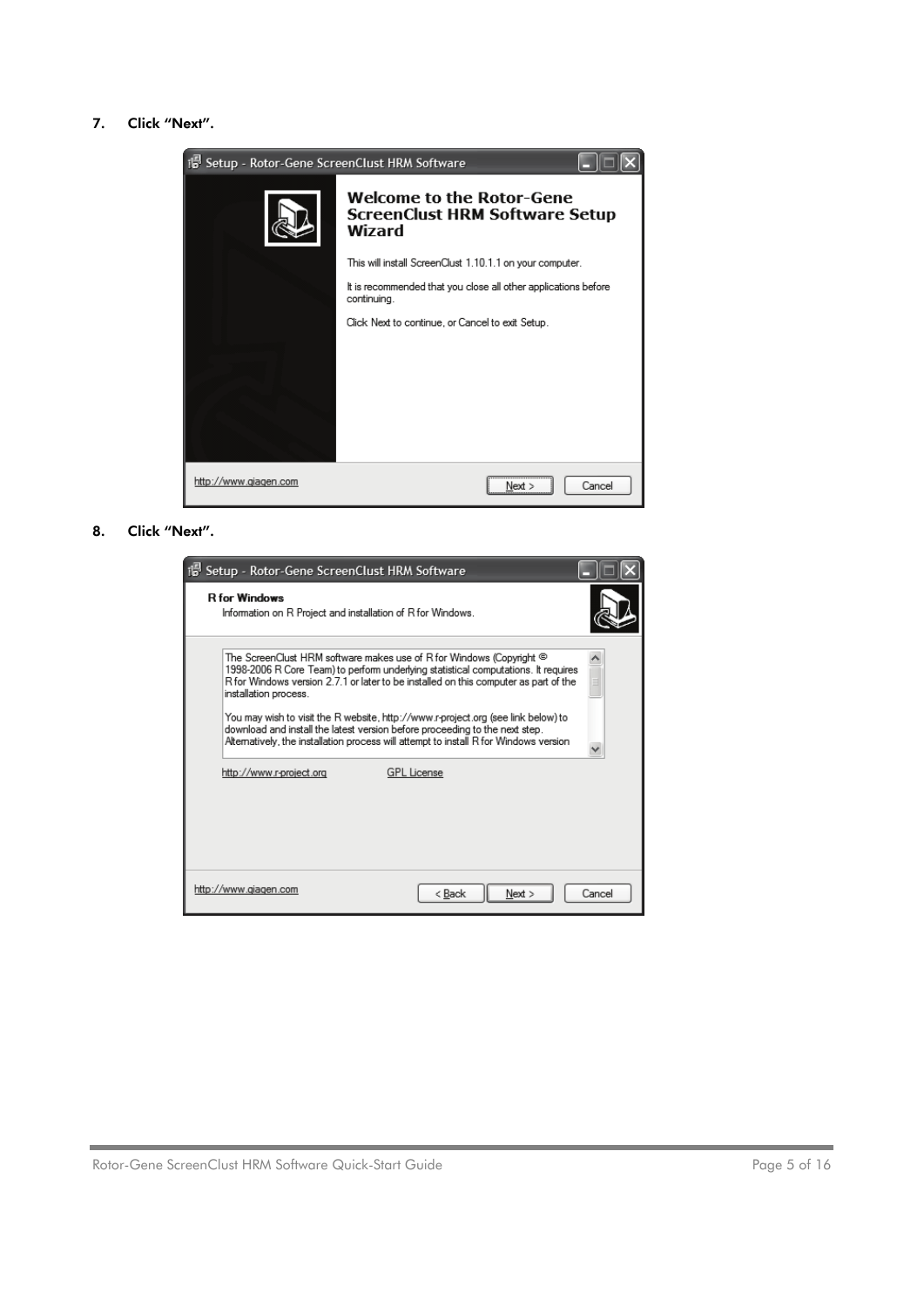#### 9. Select the option to accept the license agreement and click "Next".

Otherwise, click "Cancel" to exit the software installation.

| <sup>1</sup> Setup - Rotor-Gene ScreenClust HRM Software                                                                                                                                                                                                                                                                                                                                                                                                                                                                                                                                                                                                                                                                                               |
|--------------------------------------------------------------------------------------------------------------------------------------------------------------------------------------------------------------------------------------------------------------------------------------------------------------------------------------------------------------------------------------------------------------------------------------------------------------------------------------------------------------------------------------------------------------------------------------------------------------------------------------------------------------------------------------------------------------------------------------------------------|
| <b>License Agreement</b><br>Please read the following important information before continuing.                                                                                                                                                                                                                                                                                                                                                                                                                                                                                                                                                                                                                                                         |
| Please read the following License Agreement. You must accept the terms of this<br>agreement before continuing with the installation.                                                                                                                                                                                                                                                                                                                                                                                                                                                                                                                                                                                                                   |
| License Agreement for the Rotor-Gene ScreenClust HRM Software<br>1. In the following "Qiagen" refers to Qiagen GmbH and its affiliated companies and<br>"Software" means the Rotor-Gene ScreenClust HRM Software and data supplied<br>on this physical medium (eq. CD-ROM) or over the Internet with these conditions. (If<br>you are unsure of any aspect of this agreement or have any questions they should<br>be emailed to support@qiagen.com.) The Software and any accompanying<br>documentation have been developed entirely at private expense. They are<br>delivered and licensed as "commercial computer software". Please note that this<br>License Agreement does not apply to any other additional programs contained in<br>this medium. |
| $\bigcirc$ I accept the agreement                                                                                                                                                                                                                                                                                                                                                                                                                                                                                                                                                                                                                                                                                                                      |
| I do not accept the agreement                                                                                                                                                                                                                                                                                                                                                                                                                                                                                                                                                                                                                                                                                                                          |
| http://www.giagen.com<br>< Back<br>Next<br>Cancel                                                                                                                                                                                                                                                                                                                                                                                                                                                                                                                                                                                                                                                                                                      |

10. Select the region and click "Next". This selection enables e-mail sent from the "Help" menu to be sent to the nearest QIAGEN Technical Services location.

| 语 Setup - Rotor-Gene ScreenClust HRM Software                                                         |                       |        |
|-------------------------------------------------------------------------------------------------------|-----------------------|--------|
| Region<br>Please select your region                                                                   |                       |        |
| ,,,,,,,,,,,,,,,,<br>C Europe<br>North America<br>Japan<br>$\left( \right)$<br>◯ Asia Pacific<br>Other |                       |        |
| http://www.qiagen.com                                                                                 | $<$ Back<br>$N$ ext > | Cancel |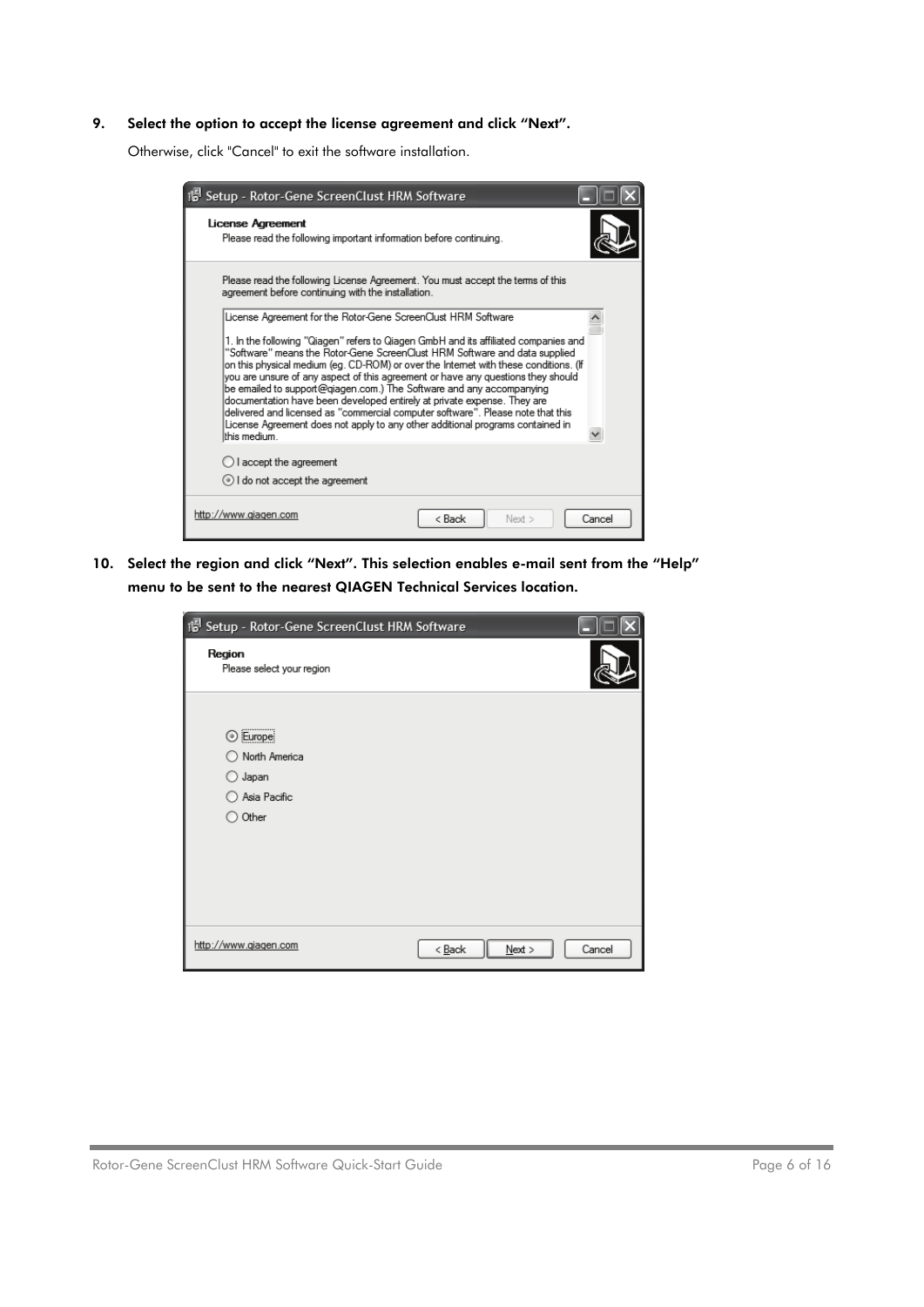11. Select the desired installation folder. The default option is recommended. Click "Next".

| is Setup - Rotor-Gene ScreenClust HRM Software                                                       |
|------------------------------------------------------------------------------------------------------|
| <b>Select Destination Location</b><br>Where should Rotor-Gene ScreenClust HRM Software be installed? |
| Setup will install Rotor-Gene ScreenClust HRM Software into the following<br>folder.                 |
| To continue, click Next. If you would like to select a different folder, click Browse.               |
| C:\Program Files\ScreenClust<br>Browse                                                               |
|                                                                                                      |
| At least 8,3 MB of free disk space is required.                                                      |
| http://www.qiagen.com<br>< Back<br>Next<br>Cancel                                                    |

12. Select the desired icon options and click "Next".

| is Setup - Rotor-Gene ScreenClust HRM Software                                                                                        |
|---------------------------------------------------------------------------------------------------------------------------------------|
| <b>Select Additional Tasks</b><br>Which additional tasks should be performed?                                                         |
| Select the additional tasks you would like Setup to perform while installing Rotor-Gene<br>ScreenClust HRM Software, then click Next. |
| Additional icons:                                                                                                                     |
| Create a desktop icon                                                                                                                 |
| Create a Quick Launch icon                                                                                                            |
|                                                                                                                                       |
|                                                                                                                                       |
|                                                                                                                                       |
|                                                                                                                                       |
|                                                                                                                                       |
|                                                                                                                                       |
| http://www.giagen.com<br>< Back<br>Cancel<br>Next                                                                                     |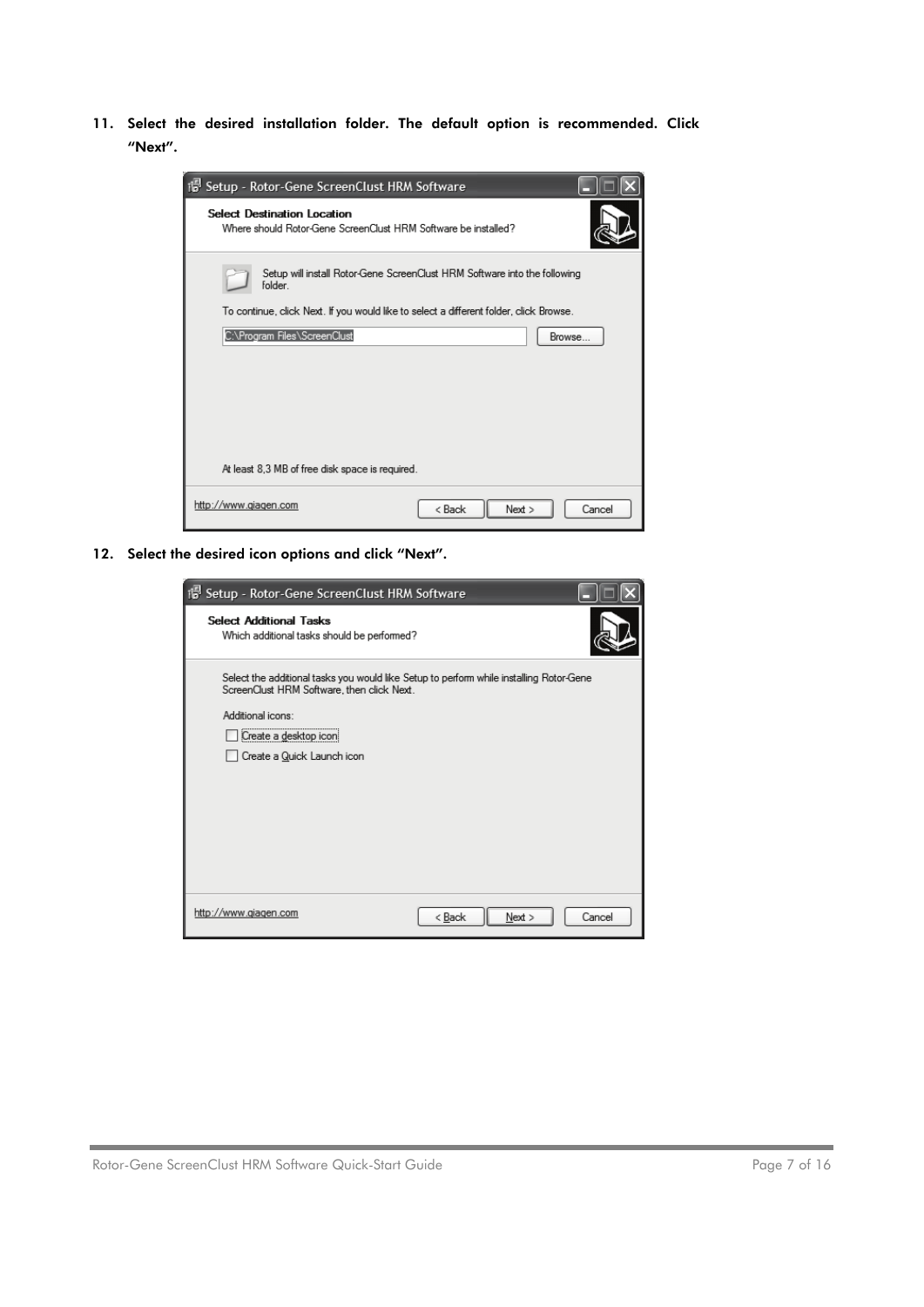#### 13. Wait until the installation process is complete.

Step 14 describes the automated installation of the R statistical package. This package is necessary for correct installation of Rotor-Gene ScreenClust HRM Software. If this package is already installed on your system, the installation process will proceed directly to step 15.

| 18 Setup - Rotor-Gene ScreenClust HRM Software                                                          |  |
|---------------------------------------------------------------------------------------------------------|--|
| Installing<br>Please wait while Setup installs Rotor-Gene ScreenClust HRM Software on your<br>computer. |  |
| Extracting files<br>C:\Program Files\ScreenClust\Microsoft.ReportViewer.WinForms.dll                    |  |
|                                                                                                         |  |
|                                                                                                         |  |
|                                                                                                         |  |
|                                                                                                         |  |
|                                                                                                         |  |
| http://www.qiagen.com<br>Cancel                                                                         |  |

14. Click "OK" to ignore the following message about "RExcel Addin".

| Setup |                                                                                                                                                                                                                                                                              |
|-------|------------------------------------------------------------------------------------------------------------------------------------------------------------------------------------------------------------------------------------------------------------------------------|
|       | RExcel Addin installed on your computer but no supported version of Excel was found<br>Please do a manual installation using Excel's menu [Tools\Addins] to locate, load and install it.<br>More information can be found in RExcelReadme and on<br>http://rcom.univie.ac.at |
|       |                                                                                                                                                                                                                                                                              |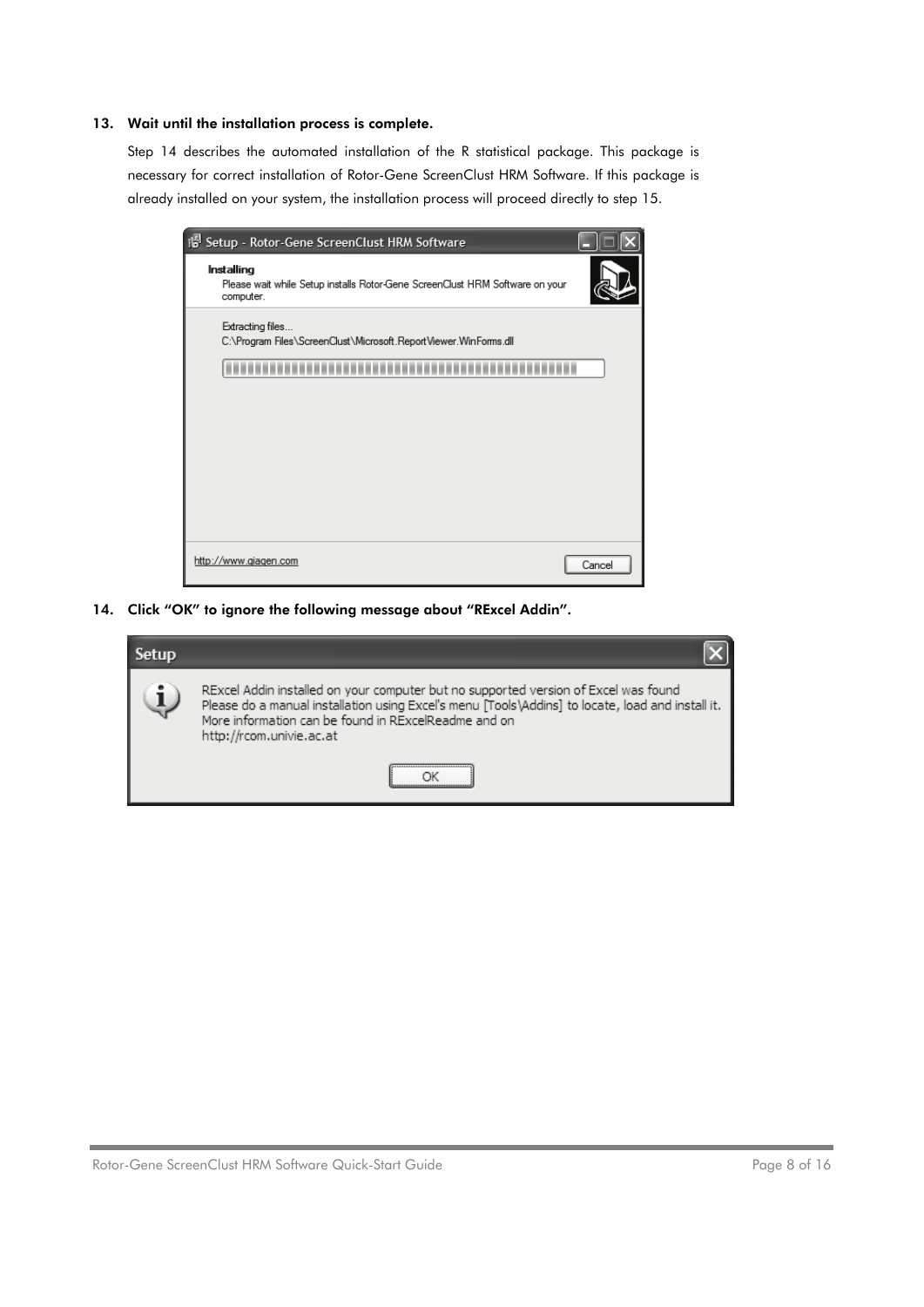| i <sup>n</sup> Setup - R for Windows 2.7.1                                           |       |
|--------------------------------------------------------------------------------------|-------|
| Installing<br>Please wait while Setup installs R for Windows 2.7.1 on your computer. |       |
| Extracting files<br>C:\Program Files\R\R-2.7.1\include\iconv.h                       |       |
|                                                                                      |       |
|                                                                                      |       |
|                                                                                      |       |
|                                                                                      |       |
|                                                                                      |       |
|                                                                                      | .ance |

15. Select "Launch ScreenClust" and click "Finish" to complete the installation.

| 18 Setup - Rotor-Gene ScreenClust HRM Software |                                                                                                                                                             |  |  |
|------------------------------------------------|-------------------------------------------------------------------------------------------------------------------------------------------------------------|--|--|
|                                                | <b>Completing the Rotor-Gene</b><br><b>ScreenClust HRM Software Setup</b><br>Wizard                                                                         |  |  |
|                                                | Setup has finished installing Rotor-Gene ScreenClust HRM<br>Software on your computer. The application may be launched<br>by selecting the installed icons. |  |  |
|                                                | Click Finish to exit Setup.                                                                                                                                 |  |  |
|                                                | :Launch ScreenClu                                                                                                                                           |  |  |
|                                                |                                                                                                                                                             |  |  |
|                                                |                                                                                                                                                             |  |  |
|                                                |                                                                                                                                                             |  |  |
|                                                |                                                                                                                                                             |  |  |
| http://www.qiagen.com                          | Finish                                                                                                                                                      |  |  |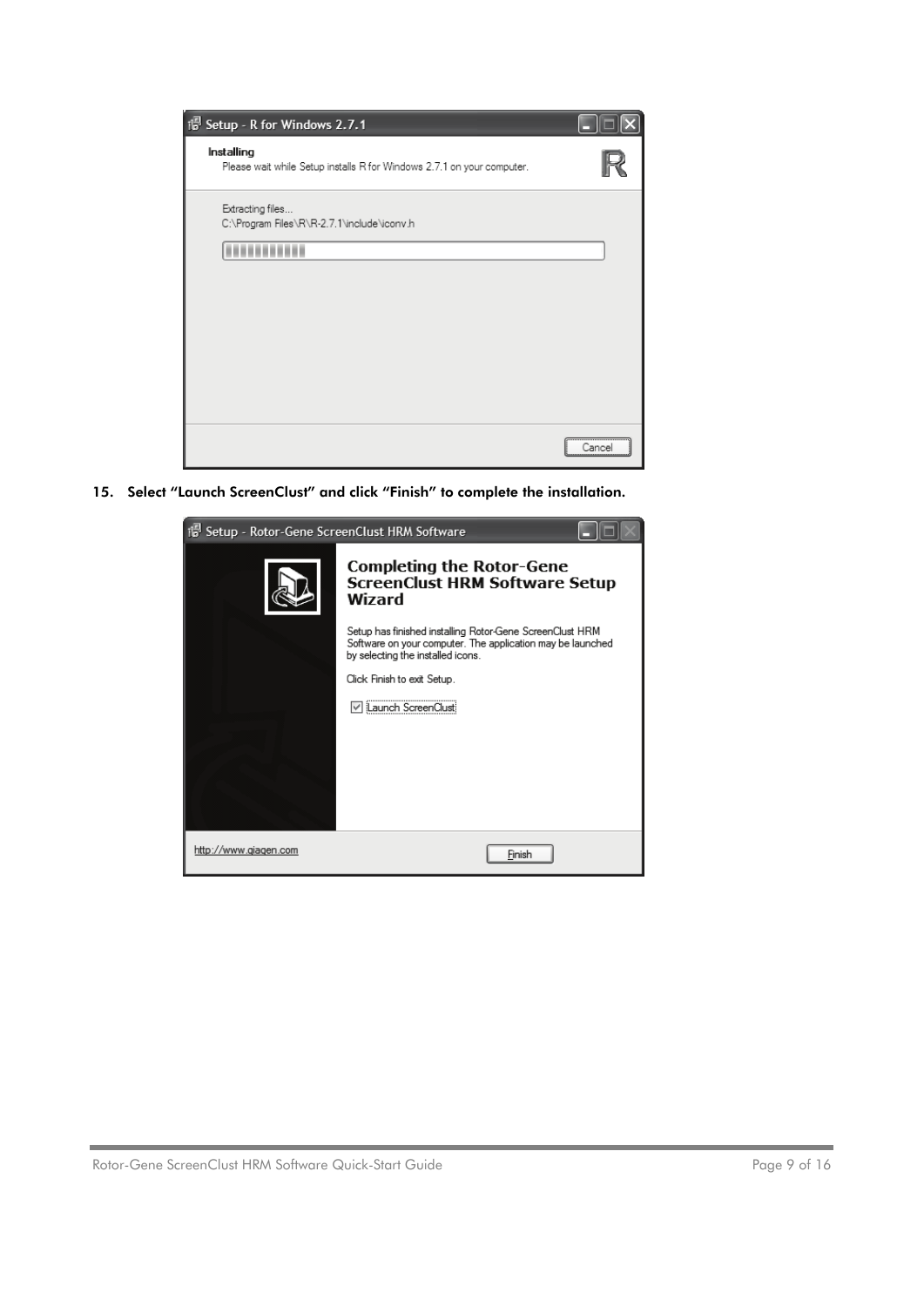16. The "License Request" window appears. Click "Get license key" if you have not already requested a license key. Click "Continue with trial" if you have already requested a license key or if you are testing the software.

| License Request                                                                                                   |
|-------------------------------------------------------------------------------------------------------------------|
|                                                                                                                   |
|                                                                                                                   |
| License information:                                                                                              |
| Your version of ScreenClust HRM software needs a license key.<br>Without licensing you are running in trial mode. |
| There are 14 days remaining in the trial.                                                                         |
|                                                                                                                   |
|                                                                                                                   |
|                                                                                                                   |
|                                                                                                                   |
|                                                                                                                   |
|                                                                                                                   |
|                                                                                                                   |
| <b>Continue with trial</b><br>Get license key                                                                     |
|                                                                                                                   |

17. Enter the information requested and click "Next".

| <b>First Name:</b>                                      | Lin Song                           |  |  |  |
|---------------------------------------------------------|------------------------------------|--|--|--|
| <b>Last Name:</b>                                       | Yang                               |  |  |  |
| Organization/Company:                                   | Corbett Research, a QIAGEN company |  |  |  |
| Division:                                               | R&D                                |  |  |  |
| City:                                                   | Sydney                             |  |  |  |
| Country:                                                | Australia                          |  |  |  |
| International phone number:                             | +61 2 9736 0630                    |  |  |  |
| I would like to receive ScreenClust update information: | ⊙ Yes<br>$\bigcirc$ No             |  |  |  |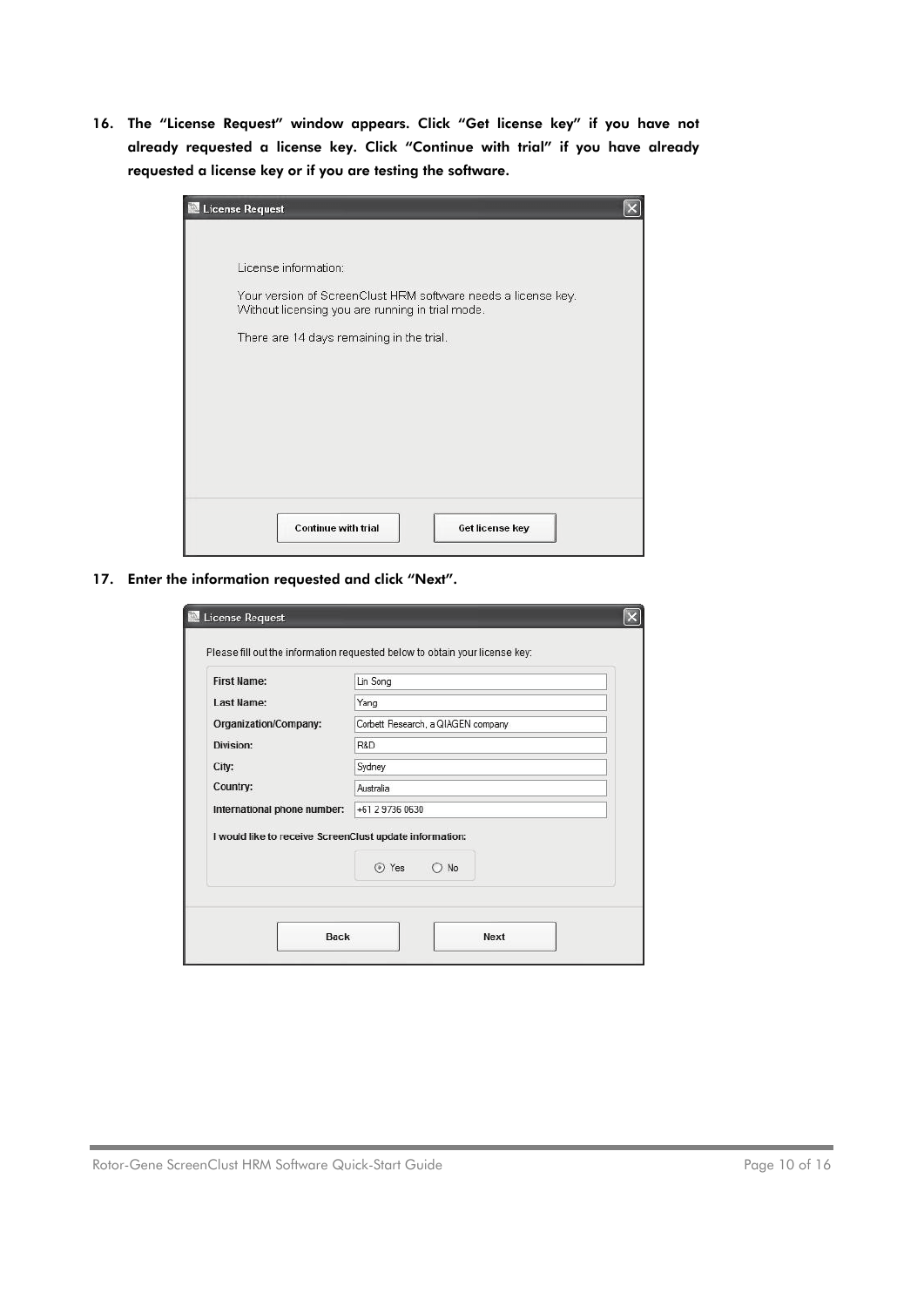18. A summary of the license key request appears. Click "Get license key" to copy this information to your e-mail program.

| Send to:                                                                                                           | LicenseKeyAS@qiagen.com      |
|--------------------------------------------------------------------------------------------------------------------|------------------------------|
| Subject:                                                                                                           | ScreenClust                  |
| ScreenClust Software Version: 1.9.3.3                                                                              |                              |
| Installation Folder:                                                                                               | C:\Program Files\ScreenClust |
| Name:                                                                                                              | Lin Song Yang                |
| Division:                                                                                                          | R&D.                         |
| Organization:                                                                                                      | Corbett Research, a QIAGEN   |
| company                                                                                                            |                              |
| City:                                                                                                              | Sydney                       |
| Country:                                                                                                           | Australia                    |
| Phone:                                                                                                             | +61 2 9736 0630              |
| ScreenClust News:                                                                                                  | Yes                          |
| The license key will be returned to the sending email address, so please make sure to<br>use a valid email address | Get license key              |

19. Click "OK" in the dialog box that appears to copy the license key request information to the e-mail program.

If there is no e-mail program installed on the computer, transfer the file "ScreenClustLicenseRequest.txt" that is saved to the desktop to a computer with an e-mail program.

| <b>License Request</b>                                                                                                                                                                                                            |
|-----------------------------------------------------------------------------------------------------------------------------------------------------------------------------------------------------------------------------------|
| The content has been copied onto Windows dipboard and also saved onto<br>the file "ScreenClustLicenseRequest.txt" on your desktop.<br>You need to email the content to "LicenseKeyAS@qiagen.com"<br>to request for a license key. |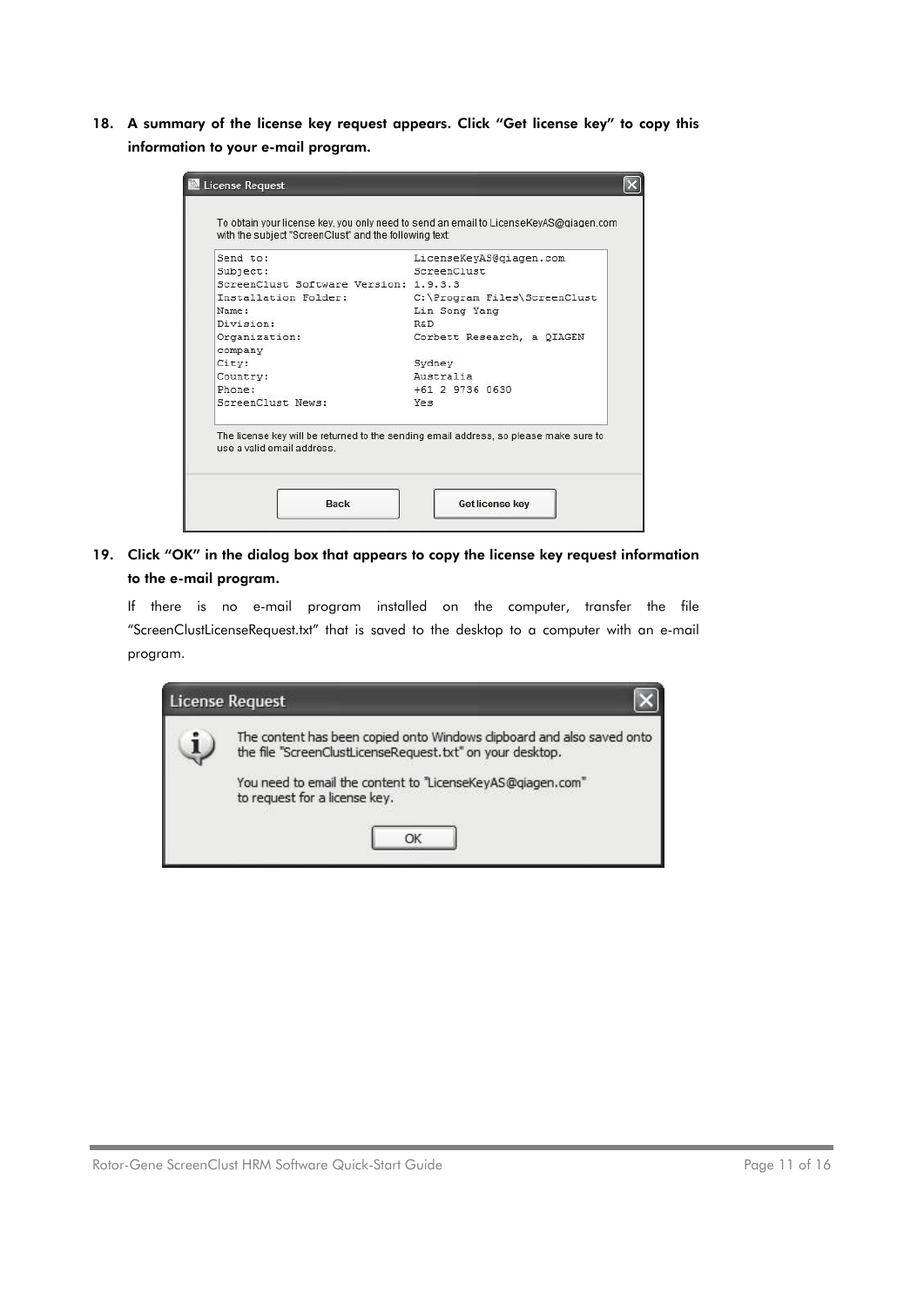20. Click "Send" to send the e-mail requesting the license key.

|                                                                                  | Message<br>Options<br>Format Text<br>Developer<br>Insert |                                                                                            |                                                         |                                                        | $\odot$                                           |                  |                   |                 |
|----------------------------------------------------------------------------------|----------------------------------------------------------|--------------------------------------------------------------------------------------------|---------------------------------------------------------|--------------------------------------------------------|---------------------------------------------------|------------------|-------------------|-----------------|
| da<br>L)<br>Paste<br>$\mathcal{A}$                                               | Calibri<br>$-12$<br>$ab^2$ +<br>$B$ $I$ $U$<br>$A$ .     | $\mathbf{A} \mathbf{A}^{\dagger}$ $\mathbf{A}^{\dagger}$ $\mathbf{A}^{\dagger}$<br>■ 三 三 首 | $\overset{\text{A31}}{\leftrightarrow}$<br>・狂<br>編<br>征 | 88<br>$\mathbb{R}$ @<br>Address Check<br>Book<br>Names | $\overline{12}$<br>Ū<br>19<br>m<br>$\mathbb{Z}^*$ | Follow<br>$Up -$ | ÿ<br>$\mathbb{I}$ | ABC<br>Spelling |
| Clipboard <sup>Is</sup>                                                          | <b>Basic Text</b>                                        |                                                                                            | Tsi                                                     | Names                                                  | Include <sup>13</sup>                             | Options          | 后                 | Proofing        |
| To<br>$=$<br>Cc<br>Send                                                          | LicenseKeyAS@giagen.com                                  |                                                                                            |                                                         |                                                        |                                                   |                  |                   |                 |
| Subject:                                                                         | ScreenClust                                              |                                                                                            |                                                         |                                                        |                                                   |                  |                   |                 |
| Send to:                                                                         |                                                          |                                                                                            |                                                         |                                                        |                                                   |                  |                   |                 |
|                                                                                  |                                                          |                                                                                            |                                                         |                                                        |                                                   |                  |                   |                 |
|                                                                                  | ScreenClust                                              | LicenseKeyAS@qiagen.com                                                                    |                                                         |                                                        |                                                   |                  |                   | 1图              |
|                                                                                  | ScreenClust Software Version: 1.9.3.3                    |                                                                                            |                                                         |                                                        |                                                   |                  |                   |                 |
|                                                                                  |                                                          | C:\Program Files\ScreenClust                                                               |                                                         |                                                        |                                                   |                  |                   |                 |
|                                                                                  | Lin Song Yang                                            |                                                                                            |                                                         |                                                        |                                                   |                  |                   |                 |
|                                                                                  | RandD                                                    |                                                                                            |                                                         |                                                        |                                                   |                  |                   |                 |
|                                                                                  |                                                          | Corbett Research, a QIAGEN company                                                         |                                                         |                                                        |                                                   |                  |                   |                 |
| Subject:<br>Installation Folder:<br>Name:<br>Division:<br>Organization:<br>City: | Sydney                                                   |                                                                                            |                                                         |                                                        |                                                   |                  |                   |                 |
| Country:                                                                         | Australia                                                |                                                                                            |                                                         |                                                        |                                                   |                  |                   |                 |
| Phone:                                                                           | +61 2 9736 0630                                          |                                                                                            |                                                         |                                                        |                                                   |                  |                   | 亖               |
| ScreenClust News:                                                                | Yes                                                      |                                                                                            |                                                         |                                                        |                                                   |                  |                   |                 |
|                                                                                  |                                                          |                                                                                            |                                                         |                                                        |                                                   |                  |                   |                 |

21. You will receive an e-mail describing how to activate your license key. While waiting for the e-mail, use Rotor-Gene ScreenClust HRM Software in trial mode. To return to trial mode, click "Continue with trial".

| Send to:                              | LicenseKeyAS@giagen.com                                                                                             |
|---------------------------------------|---------------------------------------------------------------------------------------------------------------------|
| Subject:                              | ScreenClust                                                                                                         |
| ScreenClust Software Version: 1.9.3.3 |                                                                                                                     |
| Installation Folder:                  | C:\Program Files\ScreenClust                                                                                        |
| Name:                                 | Lin Song Yang                                                                                                       |
| Division:                             | <b>R&amp;D</b>                                                                                                      |
| Organization:                         | Corbett Research, a OIAGEN                                                                                          |
| company                               |                                                                                                                     |
| City:                                 | Sydney                                                                                                              |
| Country:                              | Australia                                                                                                           |
| Phone:                                | +61 2 9736 0630                                                                                                     |
| ScreenClust News:                     | Yes                                                                                                                 |
| use a valid email address<br>Back     | The license key will be returned to the sending email address, so please make sure to<br><b>Continue with trial</b> |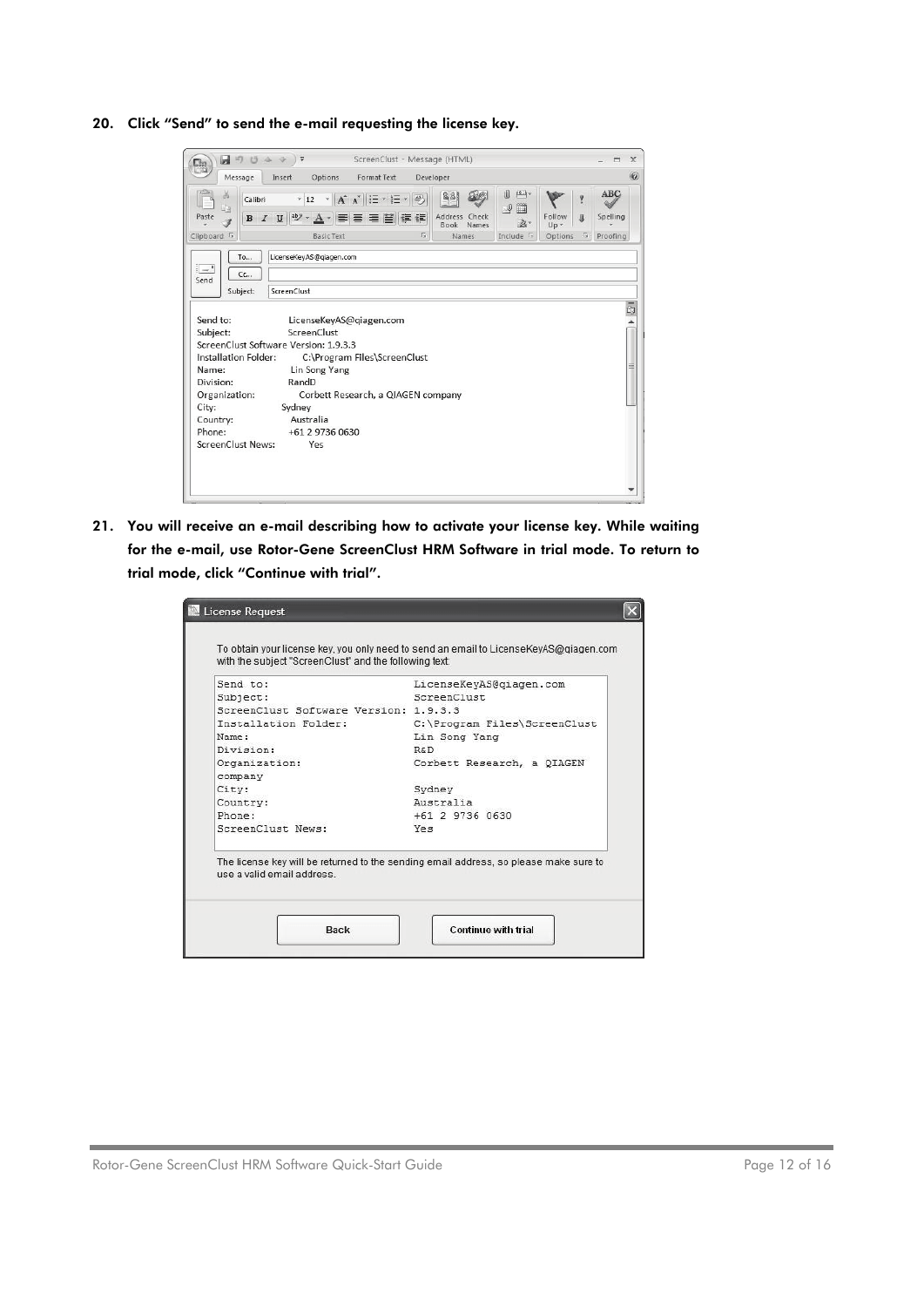The Rotor-Gene ScreenClust HRM software appears, ready for use.

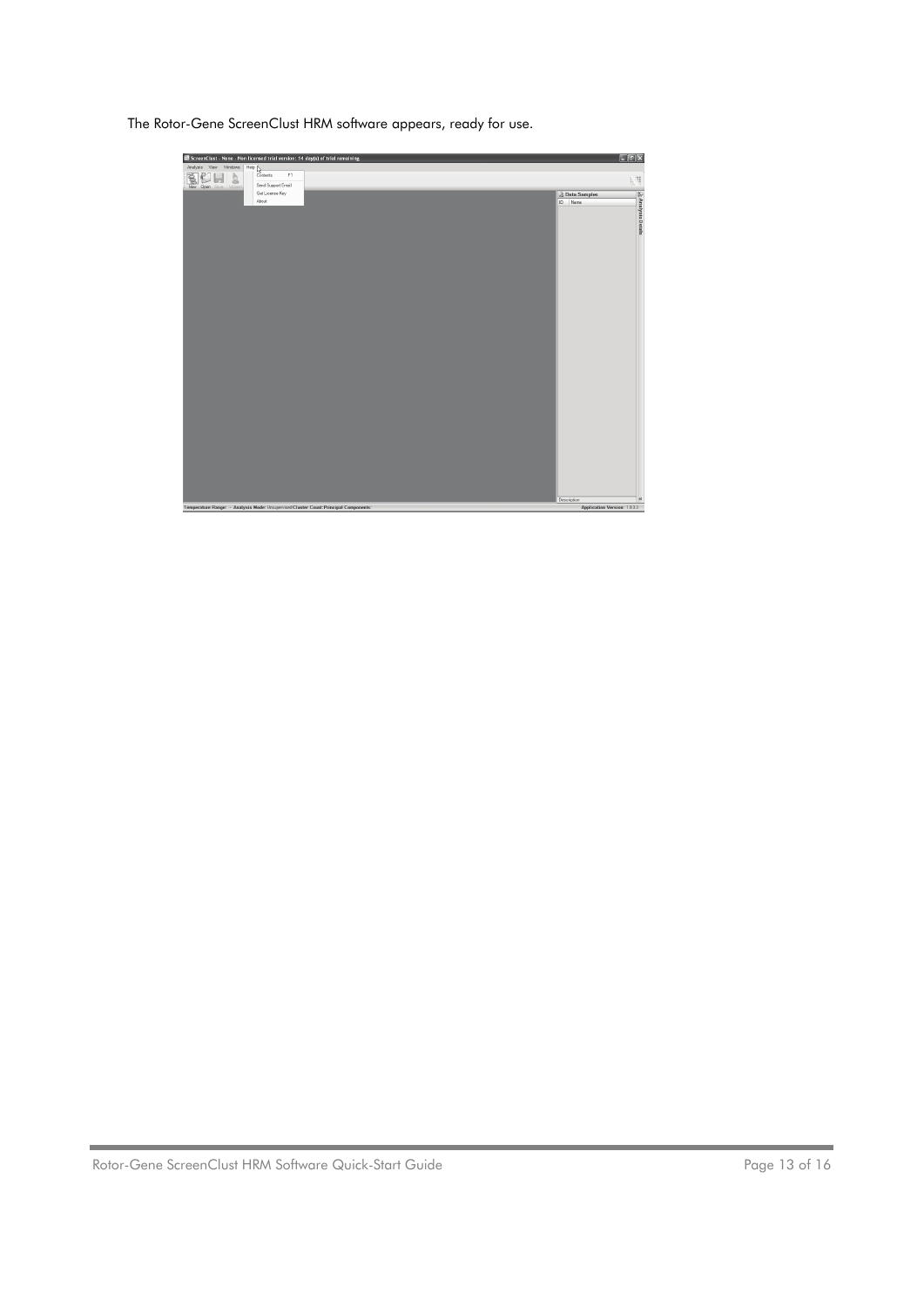ï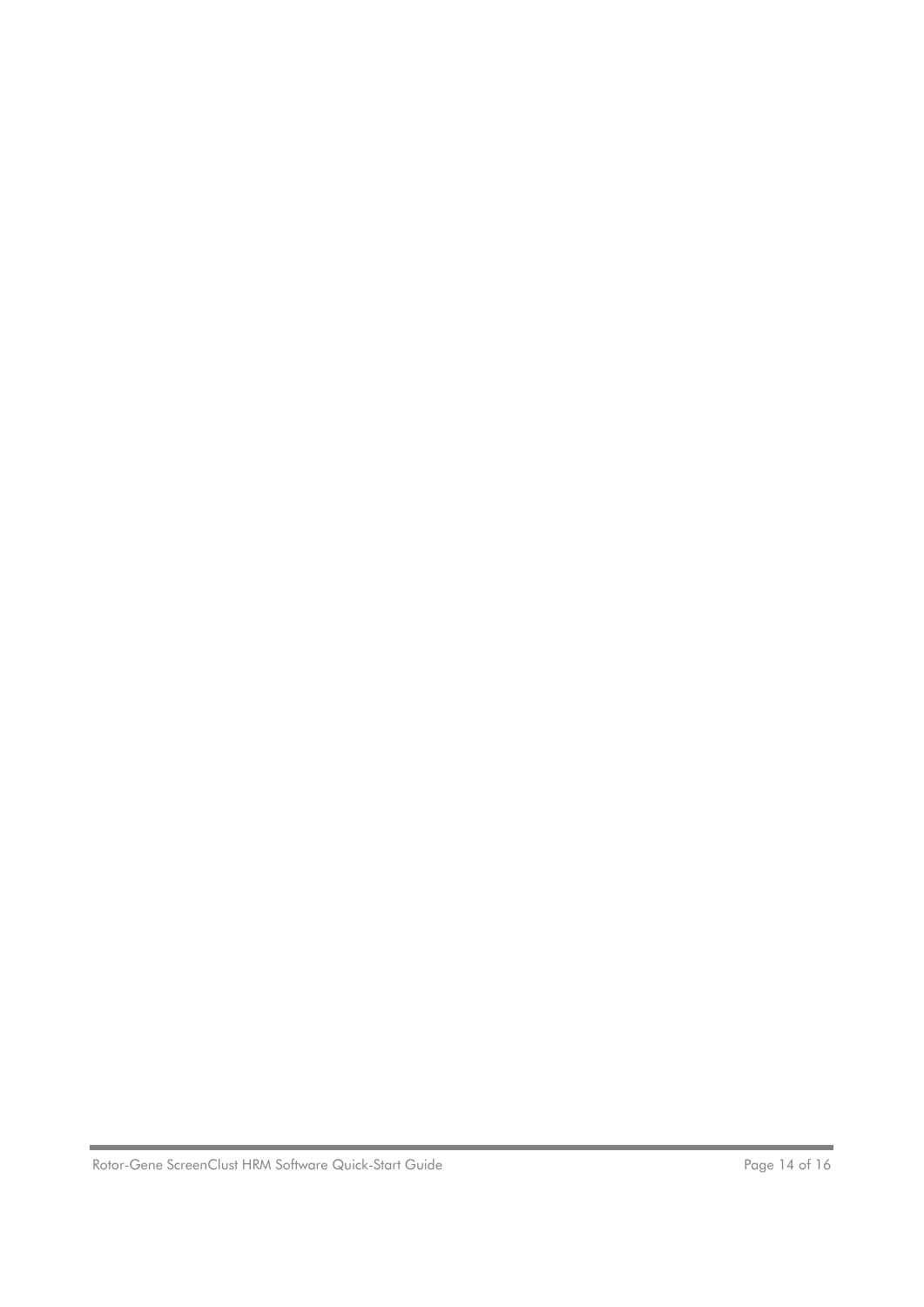ï